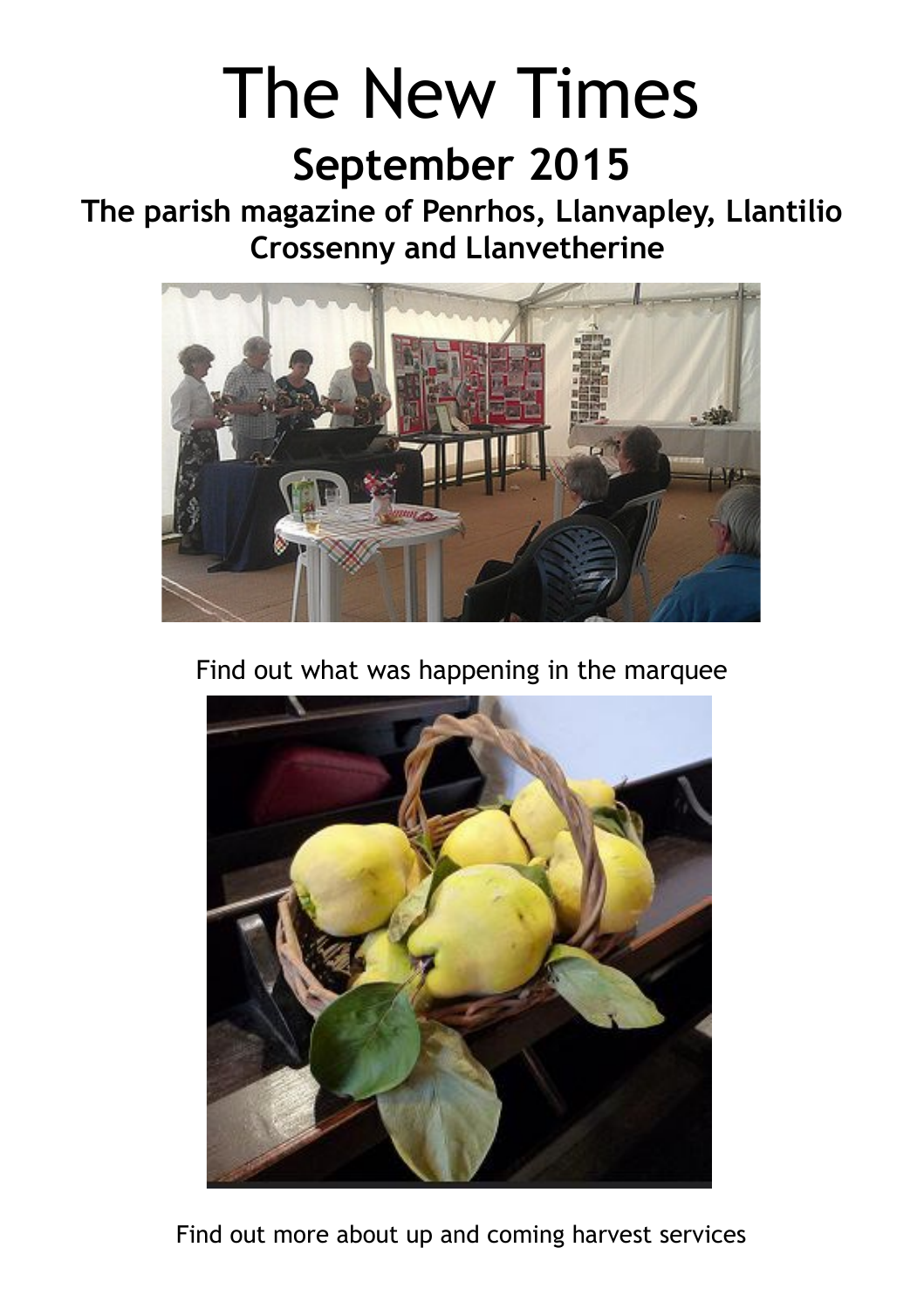## **From The Vicarage**

September is the month for letting go and new beginnings. Childrens' first day at school, with brand new shiny shoes, and new exercise books. A time to make and meet new friends.

For some parents it's a time for letting go; whether your child is starting school for the first time, or, leaving home for places new. And as we get older we have to let go of our youth and adjust to the changes age brings.

The greatest, most exciting journey also requires us to let go, and to take that first step. We might only be heading for the shops, but, in reality, who knows what the future will hold? I am reminded of the hobbit Bilbo Baggins' advice at the beginning of 'Lord of the Rings:' "It's a dangerous business, Frodo, going out your door. You step onto the road, and if you don't keep your feet, there's no knowing where you might be swept off to."

None of us feel really comfortable with change. We yearn for certainty. Yet the only constant in life is that things are changing all the time, and that we are changing with them.

Yet whatever life brings, God remains at our side.

Some wise words from St. Teresa of Avila:

"Let nothing disturb thee, Let nothing dismay thee; All things pass; God never changes. Patience attains all that it strives for, He who has God, finds he lacks nothing; God alone suffices."

With every blessing, Heidi, Llantilio Vicarage llantiliovicar@aol.com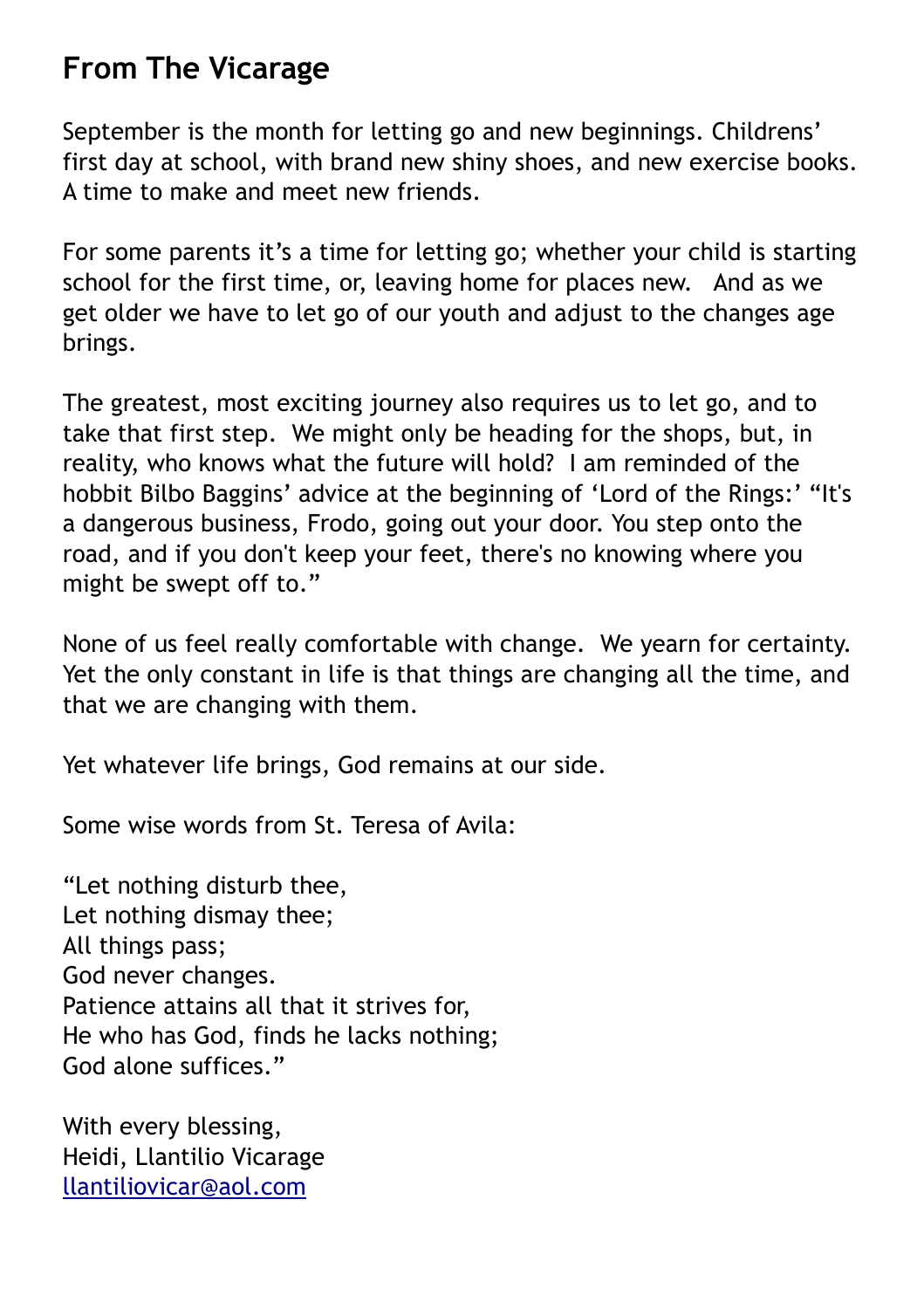## **Llantilio Crossenny News**

**St Teilos Church Llantilio Crossenny Friday 18 September at 7 pm**

**The Forest of Dean Male Voice Choir With Harpist Emily Harris**

Tickets £10.00 to include a glass of wine.

Tickets available from Church members or Daphne Watkins 01600 780218 Elsie Latham 01600 780225.

## **Bellringing News**

For 30 years the bells of Llantilio Crossenny church were silent until just over 2 years ago when a team of ringers was re-established. During those 30 years,

dust and cobwebs collected in the bell chamber out of sight from the congregations below. However, if you visit the bell chamber today you will find it looks as clean as your front room thanks to the efforts of the ringers over the last few weeks. The reason behind the big clean up was a visit on Saturday 15 August by about 20 ringers from throughout the Diocese for a general ringing practice. Make a note in your diary for August 2045 to remind the ringers it is time to clean the bell chamber again!

On Saturday 1st August members of Llantilio bellringers were particularly busy. The day started at 11.30 when the bells were rung in Skenfrith Church for a midday wedding. After ringing the bells at the end of the service they had to dash up to Grosmont to ring the bells for a 2.30 wedding. At the end of the afternoon they retired to The Bell (an appropriate name) for a rest. Right is a view of the bride through a tiny slit in the bell tower at Grosmont. That is all they saw of the wedding!



## **Llanvapley News**

**Emily James** from Llanvapley is raising funds for her world challenge expedition to Mongolia in 2016. Emily is having a stall at the Usk show on 12 September at which she will be selling home crafts and sweets. If you are going to the show why not call in at the stall and give her your support. Emily has also delivered leaflets in Llanvapley for her fund raising "Helping Hand" service of car washing, gardening, cleaning and babysitting. Details of this service can be found on the village notice board.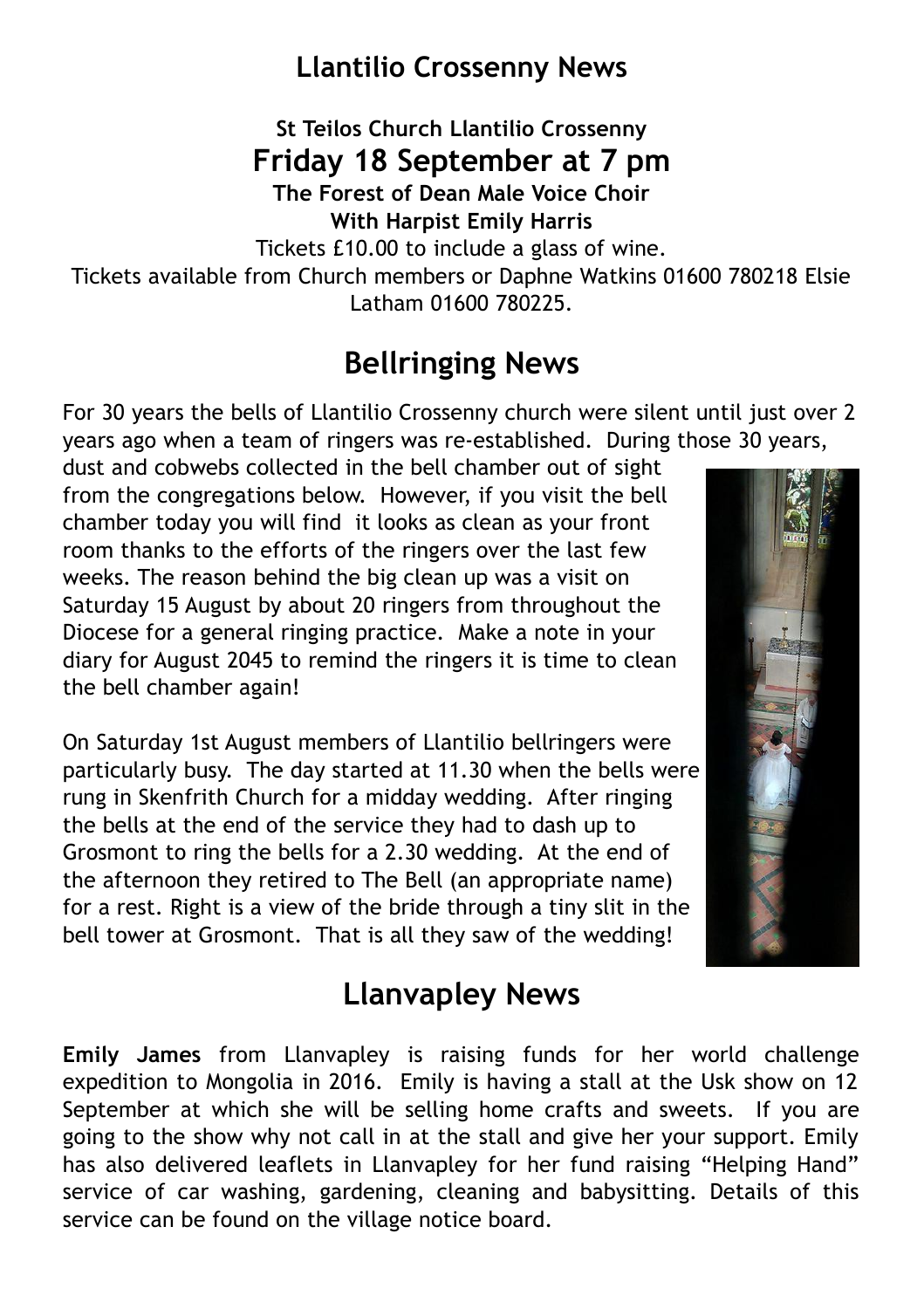**Joyce Foord** (born Feb 1918) of Manor Farm, Llanvapley passed away peacefully in her sleep on 14th August, of no particular ailments other than a dignified old age. It was a lovely way for her life to reach its end. In recent weeks she had enjoyed sitting in the garden and playing with her great grandson James. This was the first season that she had not done any work in the garden herself. Joyce thoroughly enjoyed her flower arranging in Llanvapley Church and also her long spell as Church Warden. The Church was very important to Joyce along with family, friends and horticulture and she will be much missed.

The winner of the **LSSA 100 club** August draw was Sue Hockey.

## **Penrhos News**

**Penrhos harvest festival service** will be at High House at 7pm followed by Harvest Supper in High House Barn. Please could people let Richard & Margaret Price know if you are coming for catering purposes (01600 780 246) or e-mail whitehousefarm@gmail.com

Congratulations to Bonny & Mike Janes on the recent birth of their twin Grandsons.

On Friday 25th September Pip Rumsey is hosting a **Macmillan Coffee Morning** at Pant Farm, Llanvetherine, NP7 8RH from 10am - 12pm. Everyone is very welcome to support this great cause. Come and see Jess & Gary's 800 herd goat farm whilst eating delicious home made cakes or just enjoy chatting to friends new and old.

**Other news -** At the Riding for the Disabled Championships on July 17th the Princess Royal kindly presented a saddle to Tricia Luxmoore (South Wales Regional Chairman) on behalf of the Worshipful Company of Saddlers. Also pictured is Amy Peters of the Clytha RDA Group competing in a dressage class where she won 3rd prize.



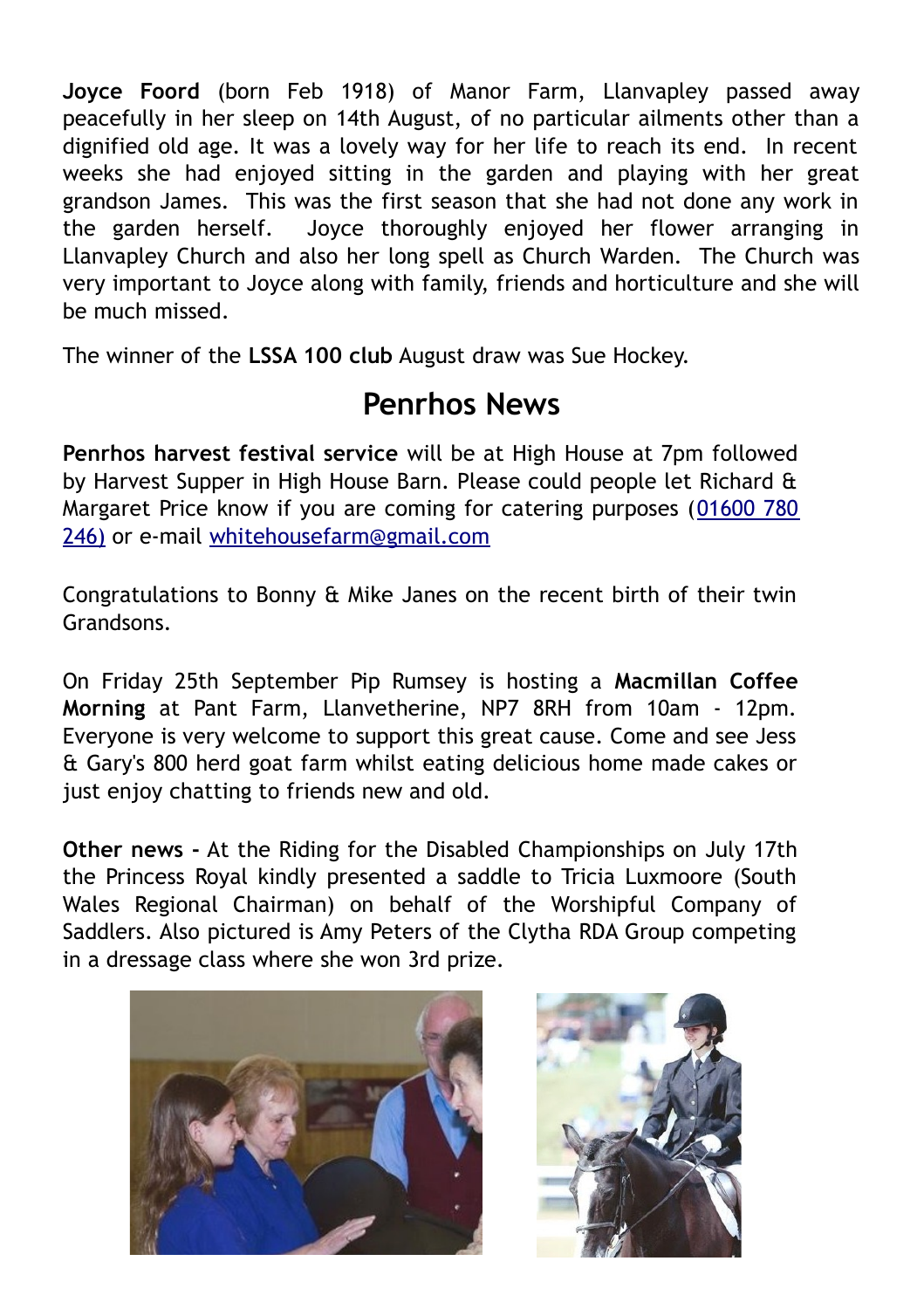## **Llanvetherine News**

**Cwmerra Baptist Chapel** in Llanvetherine held their Summer Concert on the night of 22 August in support of the Chapel Fund, the Aber Male Voice Choir was accompanied by Aurelia Jones and conducted by Geraint Evans, followed by a magnificent sit down supper in the marquee. More song after supper included an impromptu solo. Despite thunder and torrential rain beforehand the event was very well supported and the whole evening extremely enjoyable.

**Sam Beavan** (front row second from right) of Great TreRhew Farm pulls tug of war for Cupid's Hill, near Grosmont. The junior team won the Welsh junior Championships in June, went on to win the British junior Championships in August and are now flying to Belfast during the first week of September to represent Wales in the World Championships. Jim Beavan is one of their coaches.



**WI News**



**The WI Centenary Garden Party** was hosted by Llantilio Crossenny WI at Llanvapley Pavilion on Wednesday 12th August and was opened by the Mayor of Abergavenny. Local people had an open invitation and there were over one hundred who attended. The wonderful team of women produced an amazing buffet tea, and a celebration cake, decorated by Marion Ashton. The cake was cut by Ceinwen Davies who had been a long standing member of Llantilio Crossenny WI. She was aided by Kath Powell who is the present longest standing member. A marquee provided a venue for the displays and music and also some shade on a very sunny day. There were displays of the WI past and present and history of the local area. The music was provided by local talent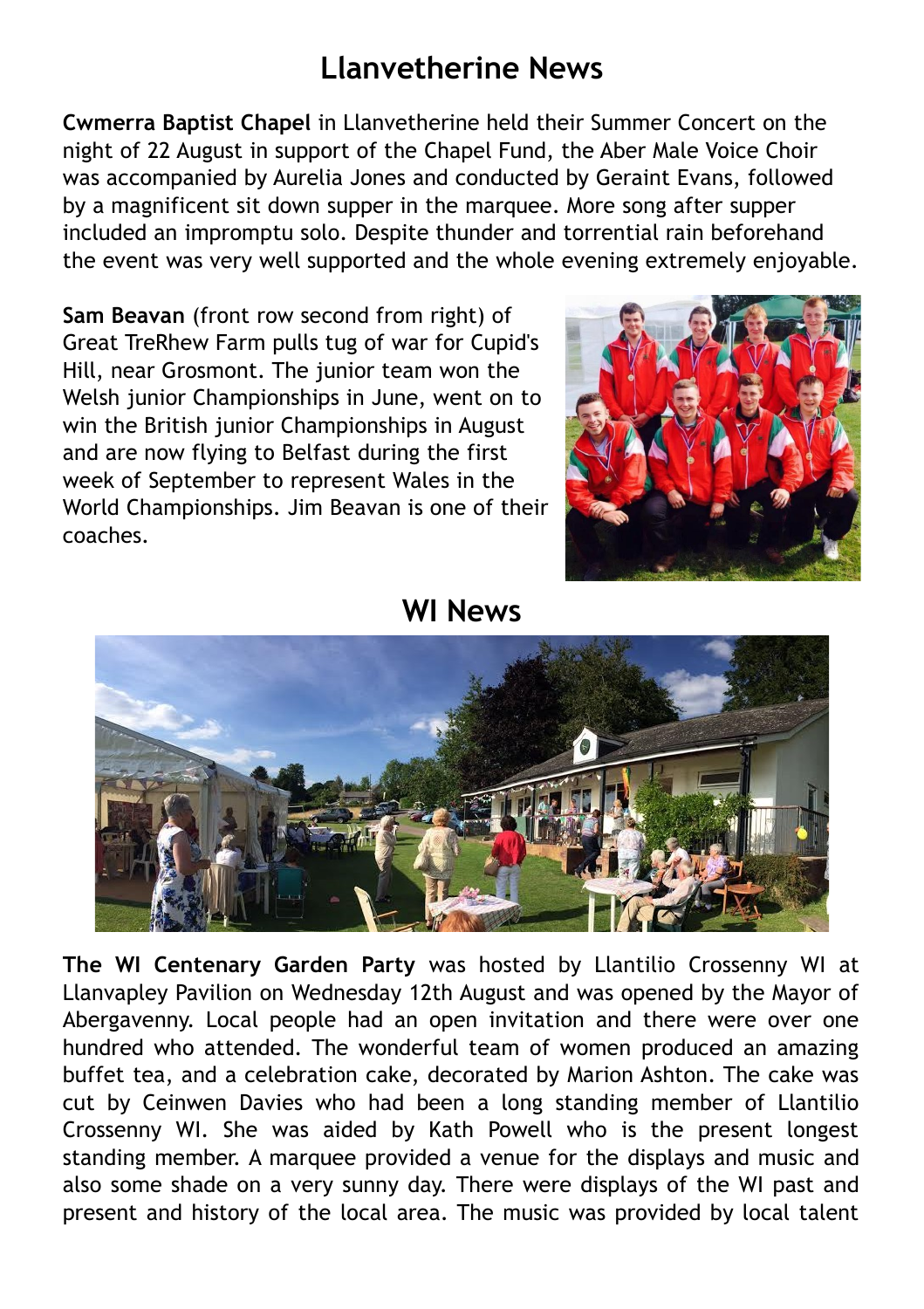too. Selby Sound hand-bell ringers astounded guests with their beautiful bells and melodious music. Dr Huw Morgan played and sang to enable a sing-a-long with the WI providing the backing group. The end of the evening heard the wonderful songs, poems and monologues, of the Pub Session Ensemble who managed to cater for all tastes. Everyone really enjoyed the chance to get together and mingle!

**A comment from a person who attended the event.** So much in our community is ancient and old. The WI centenary event on the glorious  $12<sup>th</sup>$  of August was such an example. One of the oldest institutes in Wales and the oldest in Gwent, everyone came together in the sunshine at what is undoubtedly a beautiful spot for an historic, delicious and memorable afternoon. The hall was packed with people (the car park overflowing) and warmth and laughter was everywhere, together with some exceedingly good cake (served on the most beautiful fine bone china). I just wanted to thank the organisers who I do not know for a very special and thought provoking afternoon. I for one hope to join the WI. I was quite inspired by its story, born from women's suffrage.

#### **Exam results – Llongyfarchiadau!**

Congratulations to David and Helen Osborn's grandson Cameron who gained 9 A stars and 2 As in his GCSEs

Congratulations to Emily James from Trothy View, Llanvapley who gained 3 A's, one distinction star in sport science and 4 B's in her GCSEs. Very proud parents!

Congratulations to Emily Taylor of Llanvapley who failed her Maths GCSE in 2011, 2012, and 2013 but passed in 2015!

Congratulations to Sam Beavan who achieved 9 GCSEs

**Canon David and Helen Osborn** would like to thank so many people in the parishes who have been so kind these last few weeks. It has been most humbling that people have gone out of their way to visit, at home and in hospital, shop and ferry them and their crutches around. David is well on the way to recovery after his hip replacement and will be swinging a 7 iron soon. Helen is making a slower recovery but doing well. She hopes to join David in Westminster Abbey in November but probably in bubble wrap!

#### **Monmouth Welsh Society/ Cymdeithas Gymraeg Trefynwy**

Steve Clarke will be giving a talk on 'Monmouth's Extraordinary Medieval Potters' ( in English) at Monmouth Priory on Thursday 17th September at 7.30. £5 at the door. If you ever thought Archaeology was boring you've never heard Steve talking! He has been digging in and around Monmouth for years and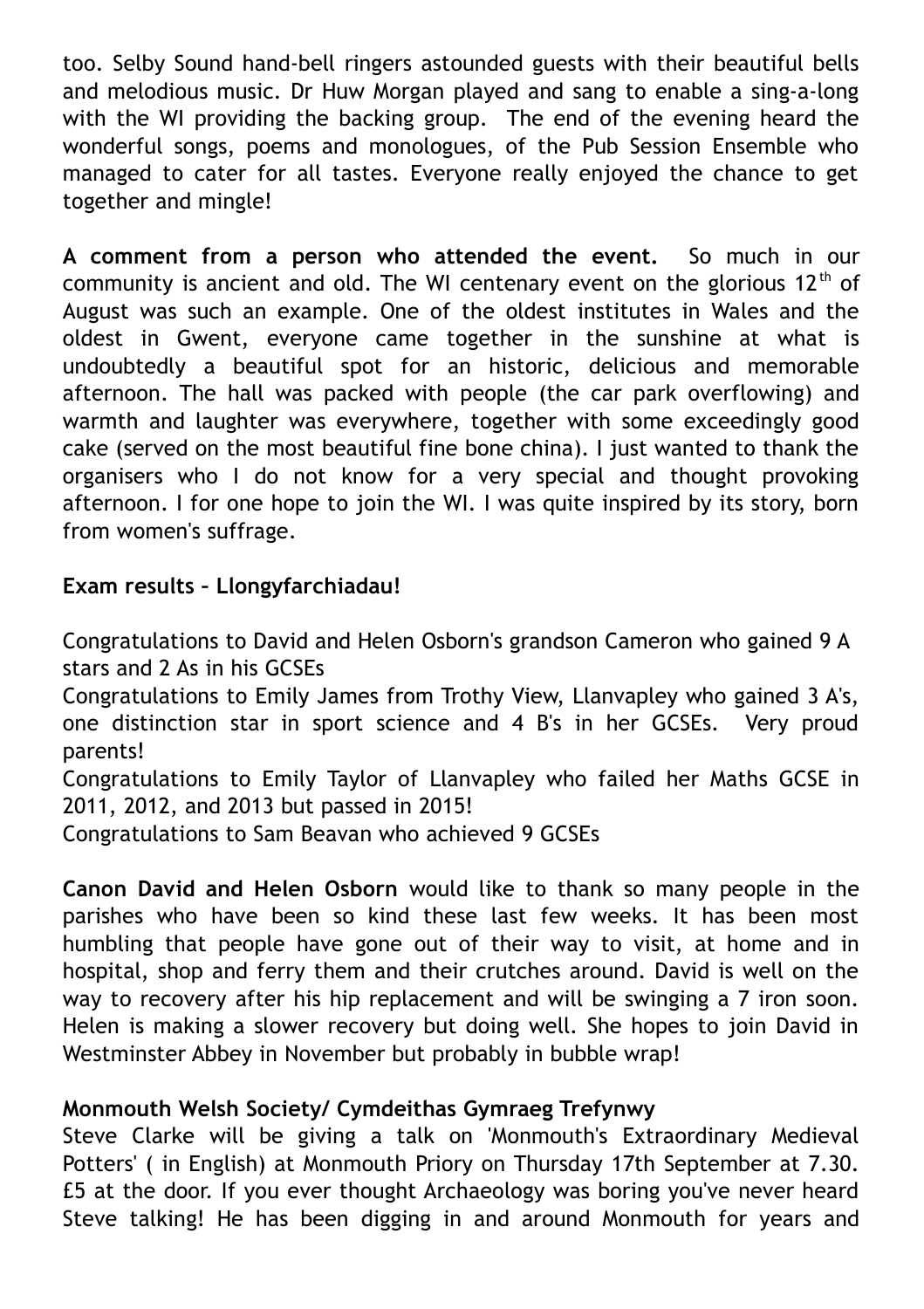hasproduced several books. In fact, he's still digging and freely admits that if you can't find him he's probably down a hole somewhere. His enthusiasm isinfectious. There will be tea, coffee and home made cakes afterwards. All proceeds will go towards the National Eisteddfod in Abergavenny next year. Further information about the Monmouth Welsh Society can be found on cymdeithasgymraegtrefynwy.org.uk

**Revd. Dr Lorraine Cavanagh** has for some time now been writing a weekly blog post which can be found at http://jobbingtheologian.blogspot.com/

#### **Tithe Maps**

If you have an interest in local history you may have heard about tithe maps. Tithe maps were produced between 1838 and 1850 as a part of the process to ensure that all tithes to the Church were paid with money rather than produce. There are generally three copies of all tithe maps. One of these copies was made for the diocesan registry and this copy is now stored at the National Library of Wales in Aberystwyth. These maps have now been digitised and are available online at [http://cynefin.archiveswales.org.uk/.](http://cynefin.archiveswales.org.uk/)



The maps and their associated apportionment documents indicate how much tithe was due by the affected residents. The tithe was based on the size of the fields/properties in each parish. The tithe for Llanvapley provided an income of £130 for the church. One shilling and three pence of this came from William Thomas who lived in Lantern Cottage close to Llanvapley Church. It is also interesting to note that at the time the map was published, 59 acres of land in the parish belonged to the church itself. The maps also show the boundaries of the each parish and this shows some surprising results. For example, Vinery Cottage in Llanvapley, which is less than half a mile from the church, is actually in the parish of Llanddewi Rhydderech.